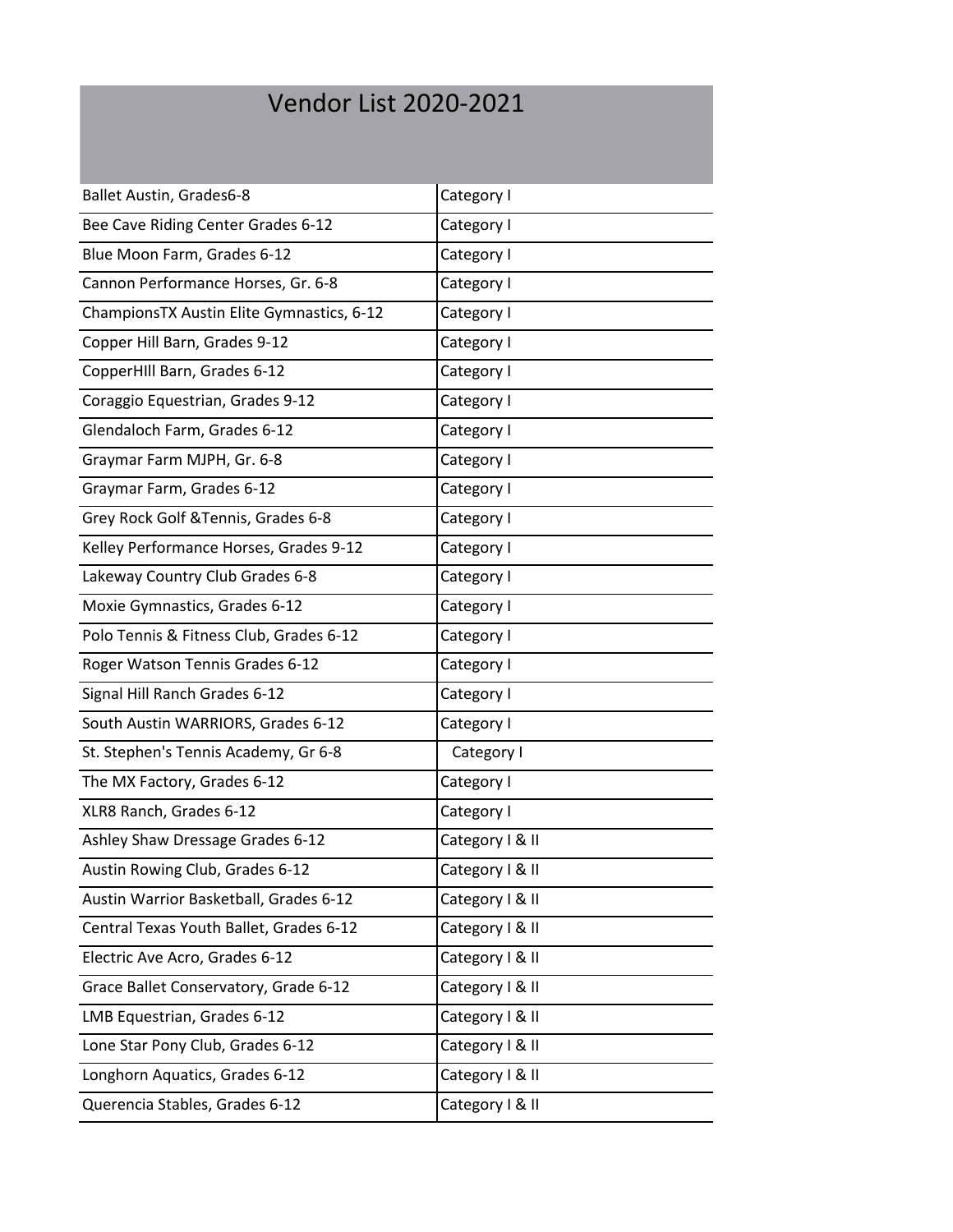| Quicksand at Woodcreek Golf Course, 6-12   | Category I & II |
|--------------------------------------------|-----------------|
| Rio Vista Farm, Grades 6-12                | Category I & II |
| Swift Sessions/Austin Sprint Club, Gr 6-12 | Category   & II |
| Austin Tennis Academy, Grades 6-12         | Category I &II  |
| Lone Star Soccer, Grades 9-12              | Category I &II  |
| NITRO Swimming, Grades 6-12                | Category I &II  |
| ASB Karate, Grades 6-12                    | Category II     |
| Austin Angelfish, Grades 6-8               | Category II     |
| Austin Junior Volleyball, Grades 6-12      | Category II     |
| Belterra Tae Kwondo, Grades 6-12           | Category II     |
| Camp Gladiator, Grades 6-12                | Category II     |
| Champions Tx/Lakeway A&T Grades6-12        | Category II     |
| Crossfit 737, Grades 6-12                  | Category II     |
| Crossfit Dripping Springs, Grades 9-12     | Category II     |
| CrossFit Onion Creek, Grades 9-12          | Category II     |
| Crux Climing Center, Grades 6-12           | Category II     |
| Del Sol Yoga & Kung Fu, Grades 6-12        | Category II     |
| Dripping Springs Shooting Team Grades7-12  | Category II     |
| DSISD-DS Stars Soccer, Grades 6-12         | Category II     |
| DSYSA Softball, Grades 6-8                 | Category II     |
| Dyanamo Juniors of Central Texas 6-12      | Category II     |
| Heart to Heart Ranch, Grades 9-12          | Category II     |
| Kuk Sool Won of Oak Hill, Grades6-12       | Category II     |
| Lifetime, Grades 6-12                      | Category II     |
| Pure Yoga Texas, Grades 6-12               | Category II     |
| Springs Family YMCA, Grades 6-12           | Category II     |
| Sting Soccer Club, Grades 6-8              | Category II     |
| Tapout Fitness Austin, Grades 6-12         | Category II     |
| Crenshaw Athletic Club, Grades 6-12        | Category I      |
| Premiere Dance Company, Grades 6-12        | Category   & II |
| G10 Acadmy, Grades 6-12                    | Category   & II |
| Head to Toe Dance, Grades 6-12             | Category   & II |
| Lost Creek Aquatics, Grades 6-12           | Category   & II |
| National Elite Gymnastics, Grades6-12      | Category   & II |
| ONE Acemy of Dance, Grades 6-12            | Category   & II |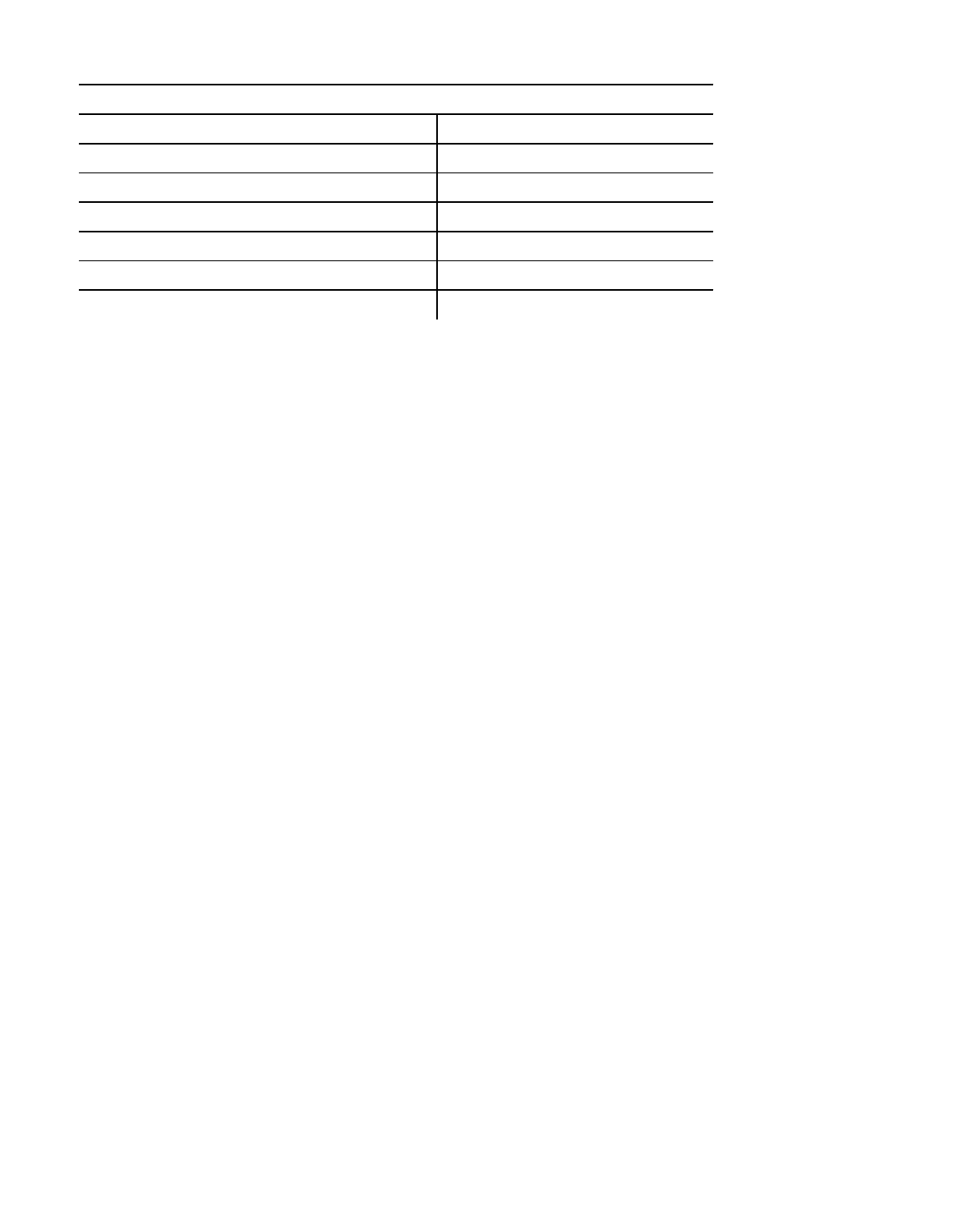